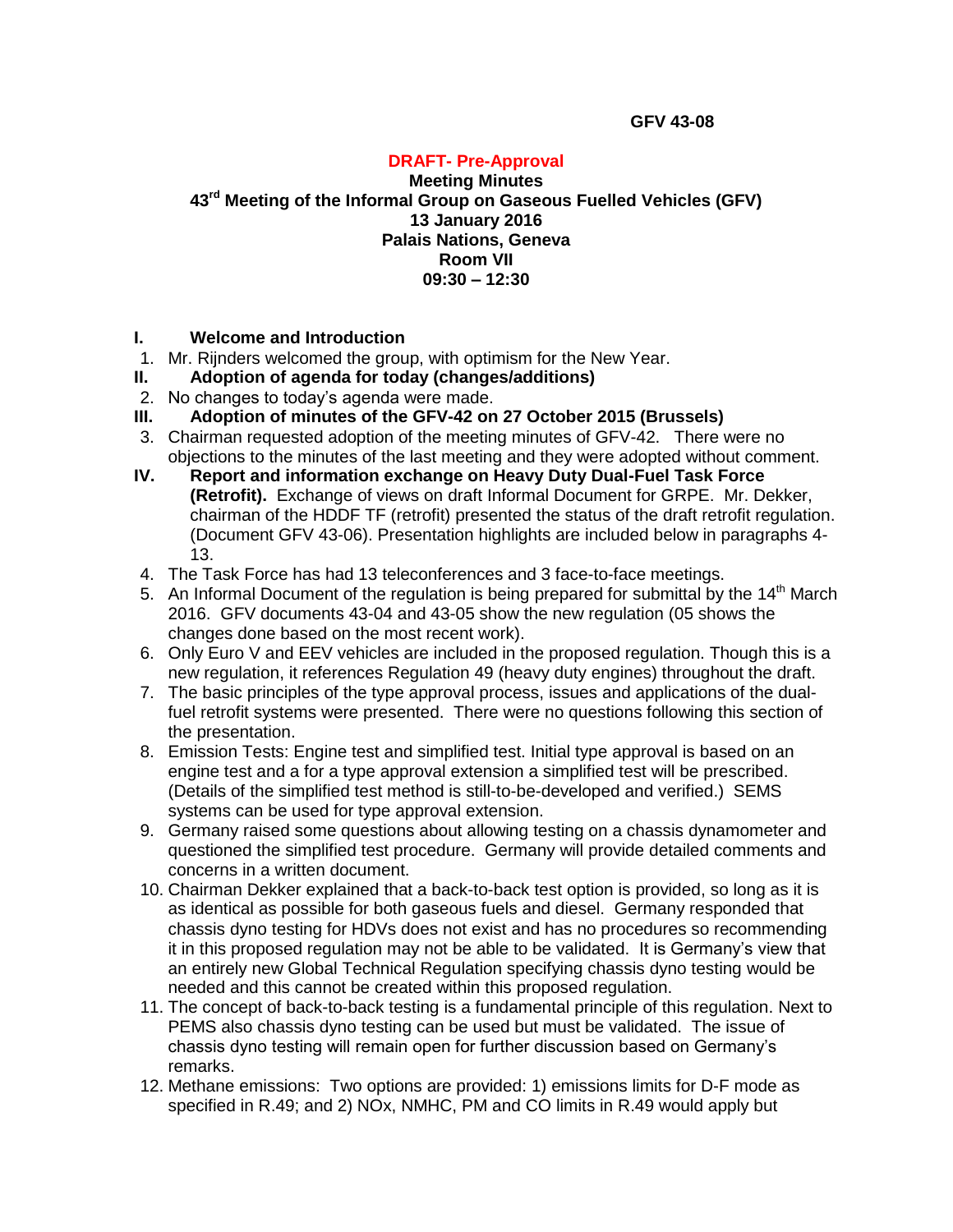methane emissions shall not exceed the GER dependent CH4 limit as: CH4  $\leq$  6.84 x  $GER/100$  AND CH4  $\leq$  6 [g/kWh].

13. Safety issues: There were OEM concerns about possible torque differences between diesel and dual-fuel operation (physical and/or CAN parameters). A torque test and CAN communication requirement has been specified in the regulation to take these concerns into account.

**Next steps for a final (working) document on Engine Dual-Fuel Retrofit Systems**

- 14. Mr. Rijnders stressed that OEM D-F vehicles are not yet on the market so retrofit systems approval is important. The Informal Document GRPE-72-12 has been introduced to the GRPE for discussion this week. Diagrams on the application range and system family has been added to help clarify the complexities of type approval for the type approval authorities.
- 15. Annex 1 Appendix 4 (compliance statement) has not yet been discussed at length but is a very important element. A 'good faith' declaration must be made by the system manufacturer that all their systems meet the relevant emissions limits. This is added as an example and should also include the list of actual applications.

16. Text on the Installation Manual has been provided but will need further consideration.

**Presentation on Dual-Fuel Emissions** (Document GFV-43-07) (Mr. Dekker)

- 17. CO2 specific emissions: There is good correlation with brake specific emissions but a possible problem exists due to the influence of H/C ratio. For LPG variations of CO2 is less than 10% and on O2 is less than 2%; For CH4 the influence on CO2 is less than 25% and for O2 the difference is less than 3%.
- 18. PEMS equipment provides a fairly accurate looking at the relation between power and CO2 (straight line) for diesel. For dual-fuel also the relationship between CO2 and power varies with the fuel ratios.
- 19. If O2 is measured instead of CO2 there also is a good correlation for diesel and dualfuel.
- 20. Conclusions on CO2 and O2 measurements: 1) calculation of CO2 specific emissions for D-F has disadvantages; 2) the amount of O2 needed to release a certain amount of energy from an air/fuel mixture appears reasonably insensitive to the fuels used for a D-F engine. However, more validation work is necessary. Also, PEMS equipment does not always measure O2 emissions. So using O2 emissions seems to be a difficult approach. As such, back-to-back measurement was used and 'shall be lower than or equal to the operation on diesel.' A derogation is possible for CO; no CH4 requirement (no diesel value for CH4); and discussion is on-going about a possible NMHC derogation.
- 21. Back-to-back approach: there would be a choice of test bench measurement (brake specific emissions); on road test using PEMS (average emissions in g/second). Use of chassis dyno will be under further discussion depending on comments made from Germany.
- 22. Mr. Rijnders expressed confidence in the draft regulation yet there is concern about the next steps in validating the specific testing methods. Mr. Dekker said that a back-to-back approach was preferred over using O2 emissions because these have not yet been validated. But the on-road test and test bench measurement is validated but not the chassis dyno approach. More data is needed from the manufacturers in order to validate the method. But the chassis dyno is more popular with D-F suppliers yet it has not been an approved methodology, therefore, it is possible that this will be removed from the proposal. Also there is not much time to validate the approach. Mr. Rijnders asks, therefore, if chassis dyno approach can be removed for now and if, in the future it can be validated, it can be reinstated. The GFV will await a document from Germany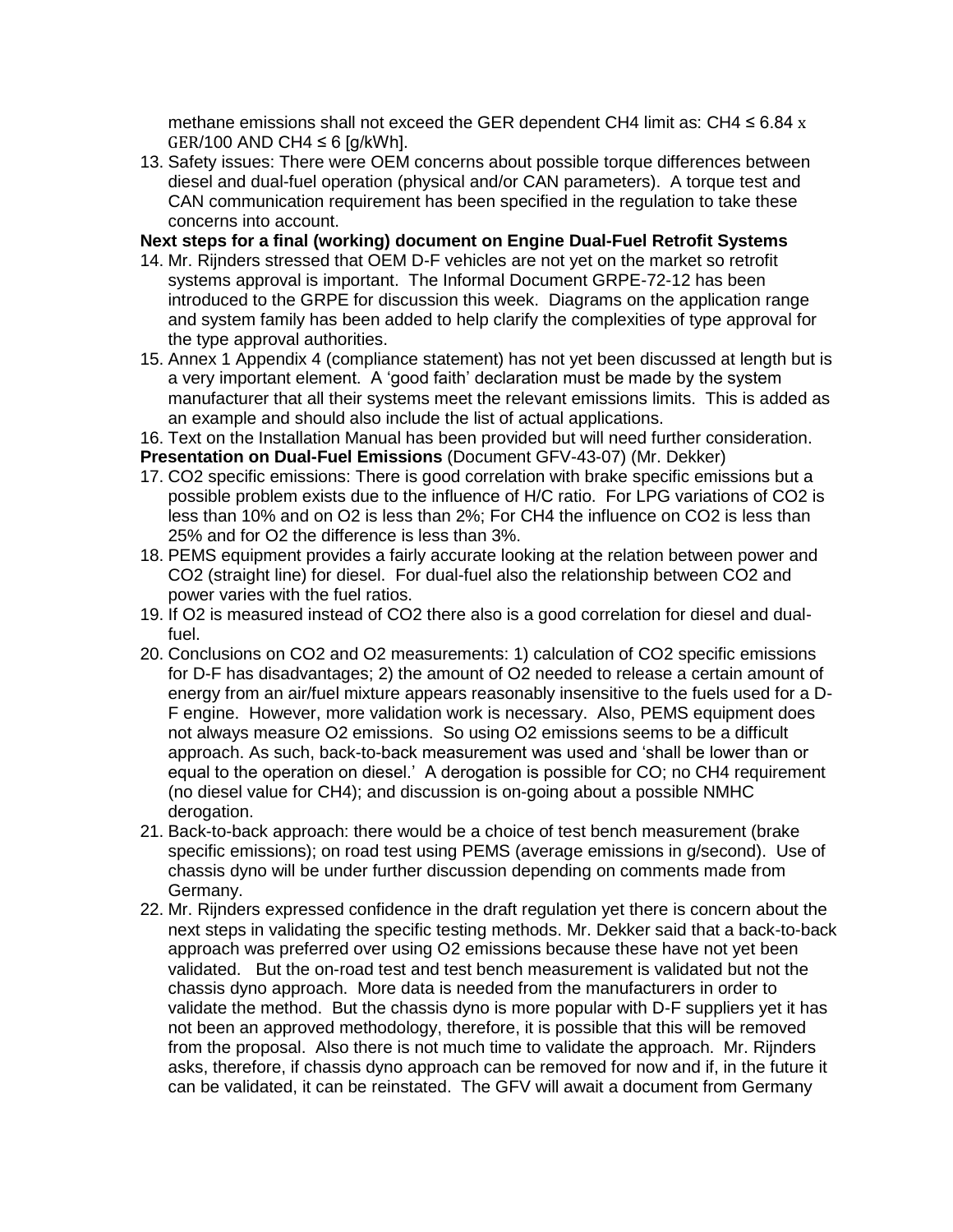stating their concerns and the next GFV (23<sup>rd</sup> February 2016) will consider whether or not to remove the chassis dyno testing option for testing.

**V. Report on other gaseous fuels activities/issues at UNECE/EU** (Jeff Seisler, NGV Global)

## **ADR, 2015 results; Upcoming for 2016**

- 23. LNG, CNG and LPG have been adopted as fuels for ADR-certified trucks. Initially it was planned for introduction in the 2015 version of the ADR regulation but now will be included as 'legal' as of the publication of the January 2017 ADR regulation (which is updated every two years). Countries now can have multilateral agreements (as exists in 5 European countries) to allow gaseous fuel ADR trucks in advance of 2017.
- 24. Next issue is fuel content on trucks. Gaseous fuel proponents are advocating that energy equivalent should be the method to make create an even approach for all fuels (using the diesel limit of 1500 liters as the basis, only in equivalent energy).

# **GRSG proposed amendments in 2016**

- 25. *LNG Fuel connector.* When R.110 was amended to include LNG (2013) a reservation was left open for the LNG fuel connector, which was still under consideration at ISO. The Netherlands will be tabling a new amendment to include the ISO provisions for the LNG connector into R.110. This is relatively non-controversial and will help promote global harmonization of the NGV regulations and standards.
- 26. *New proposal for aluminum parts in LNG tanks* (a proposal by the Salzbuger Aluminium Group, in Austria) has been raised. The company raising the issue will be asked to prepare a detailed Informal Document detailing the materials, construction and testing in accordance with ISO, to the best extent possible.

#### **Gaseous fuels news (legislation) from Contracting Parties, if available (EU, Japan, USA, India, etc.)**

27. There are no other comments from CPs or others with any additional information that might be of interest to the GFV.

## **VI. Any Other Business**

28. No new business points were raised.

# **VII. Planning next Meetings of GFV & HDDF TF**

 **-----------------------**

- 29. GFV-44 is scheduled on the 23<sup>rd</sup> February 2016 at the RDW offices in Brussels.
- 30. HDDF TF schedule: The next teleconference will be on 26<sup>th</sup> January from 14.00-16.00. At this moment these teleconferences will be planned bi-weekly but these may increase due to the amount of work on still-open dual-fuel retrofit regulatory issues.
- 31. March  $14<sup>th</sup>$  is the deadline for the next GRPE Working Documents, which is the target for the HDDF TF final regulation.
- **VIII. Closing**

**Attendees**

André Rijnders (Chairman) RDW-NL Henk Dekker (HDDF TF Chairman) (by telecom) Jeff Seisler (Co-Secretariat) NGV Global Salvatore Piccolo (Co-Secretariat) AEGPL Alberto Castagnini (AEB) Flavio Mariani (NGVAE) Céclie Favre (AECC) Leif-Erik Schulte (TÜV Nord CD) György Szabados (KTI-Hungary)